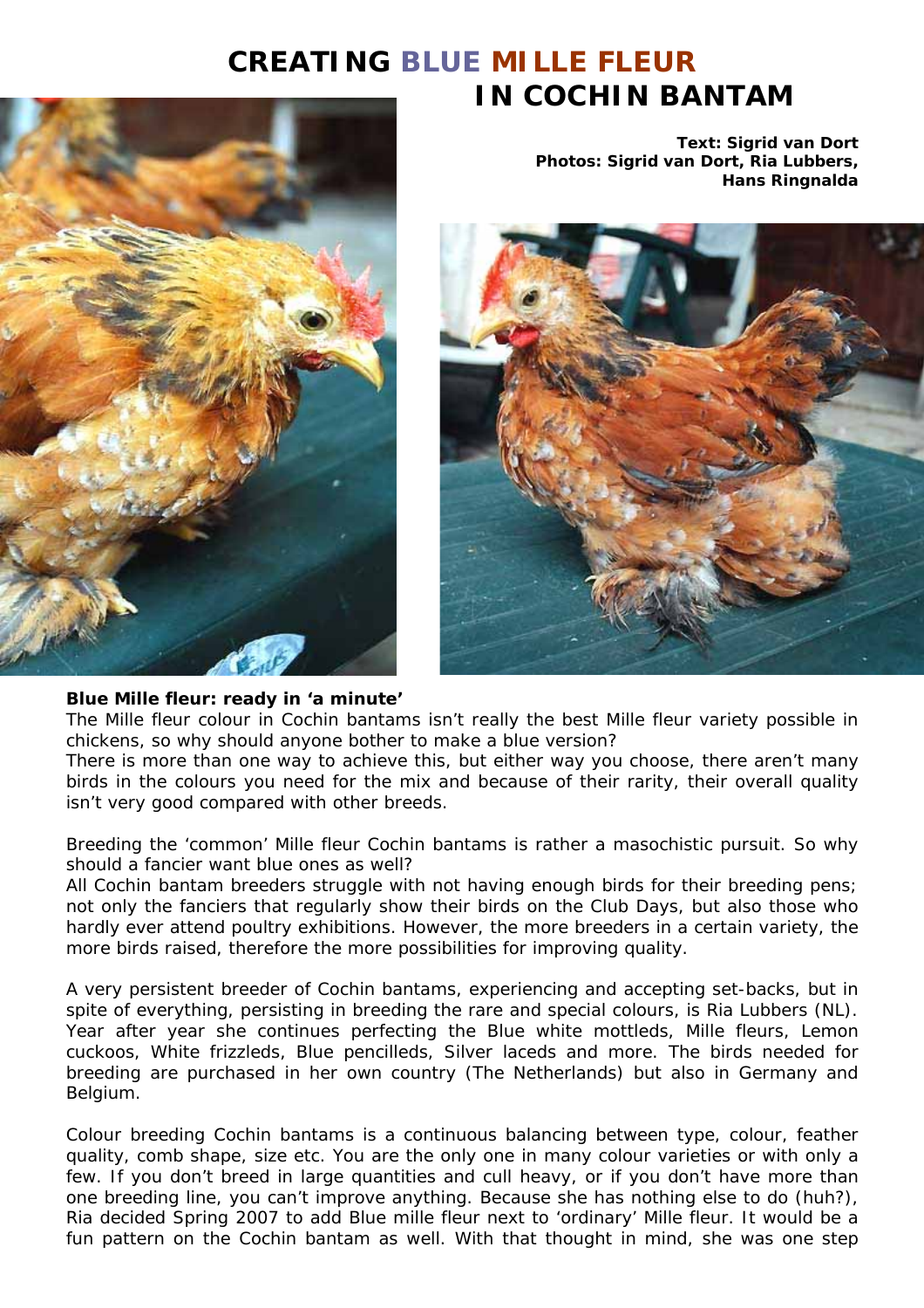ahead of her fellow Cochin bantam breeder Hans Ringnalda, who decided to do the same, using a Blue mille fleur **Booted** bantam. Ria chose another direction.

**Splash partridge (gold pencilled) x Mille fleur**  In the rare colour varieties, crossing with other colours is needed from time to time, in order to improve type or size, thus preventing them to become too small due to intensive line breeding or inbreeding. This method is not used by a lot of breeders, as along with the improvements, the standard colour is lost and you never know what else you bring into your birds. Patience and culling is needed to regain the original or new colour, in the meantime keeping what's bred in. That's not difficult if you know what you're doing; it will only cost time and money (raising lots of chicks).

**Right: As expected the blue is there. Next step is breeding back to a well patterned Mille fleur hen to get rid of the multiple lacing. Breeding back will also purify mottling, which is now only half present (one dose).** 

Ria has already noticed the bad lacing on the gold pencilled Cochin bantams. On this breed lacing is far worse as in other multiple laced varieties like Wyandottes.





It's just the lack of breeders and birds. She crossed a splash gold pencilled hen with a well patterned Mille fleur rooster and prepared for no mottling in offspring and blue instead of black. By breeding the offspring to each other next year, the white mottle with a blue band above it would be complete. So Mille fleur of which the black is replaced by blue from the splash (homozygous blue) pencilled. It was expected that the offspring would look like bad blue pencilleds.

**Top: One of the Blue Mille fleur F1 cockerels, a bit older. They appear to be very red (which is the Mille fleur ground colour) and the mottles are there, although they seem to shrink while the birds are growing...** 

Mille fleur on the Cochin bantams consists of mottled or white pearls on the tip of the feather, which should be recessive and thus purely present in order to be visible (2 doses, one from dad and one from mom).

Blue in pencilled dilutes black to blue, but it's incompletely dominant. One dose of blue makes all black blue. Two doses of blue in one chicken make it splash coloured. If you cross a splash with black, all offspring will have blue instead of black.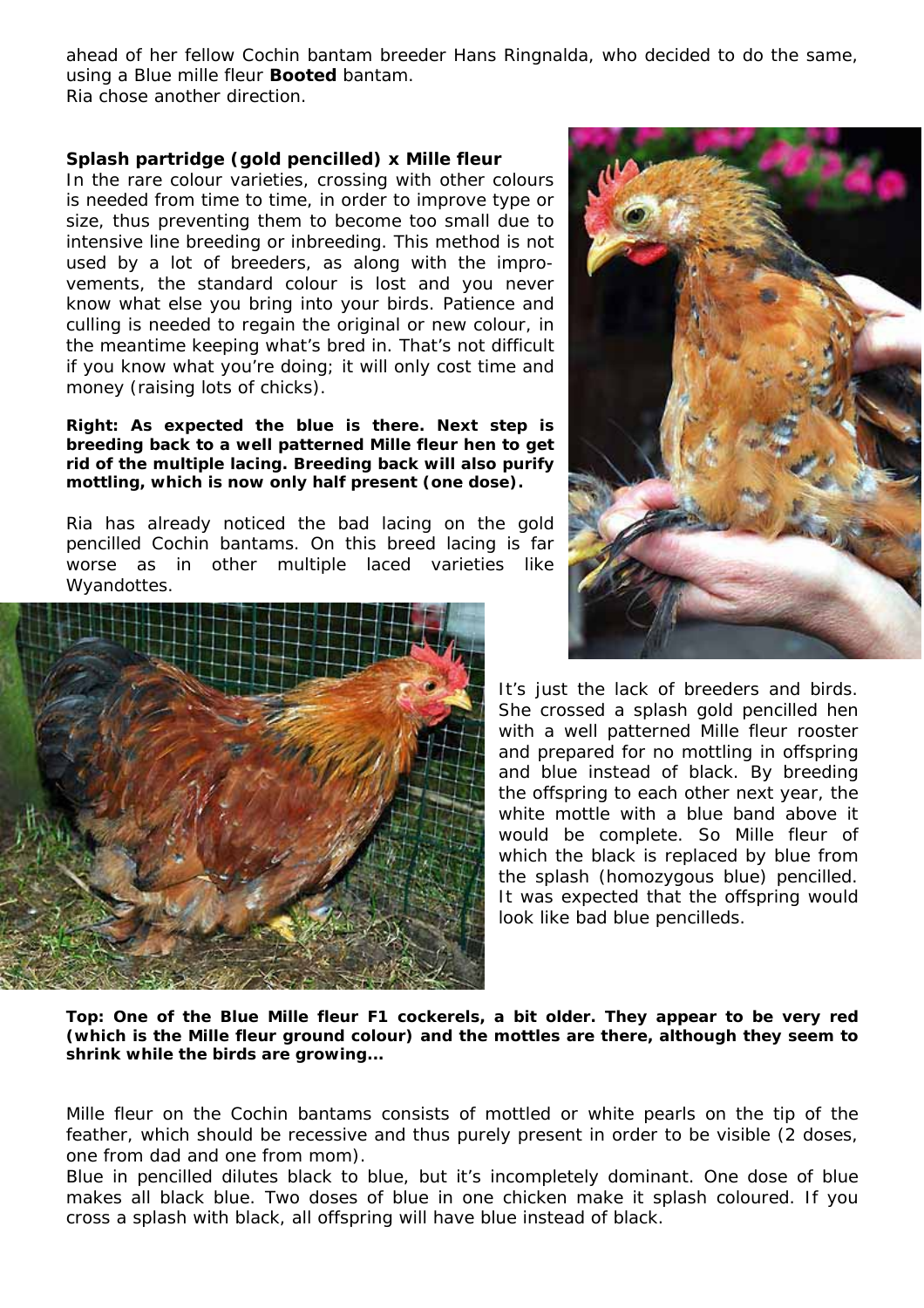Thus, when crossing the blue offspring to each other, there are fake 'yellow/gold mottleds' to be expected because all black will be splash which will give a whitish appearance. If you want to keep the blue, you should always breed back to black (ordinary Mille fleur).

### **Theory and practice**

As noticed before in breeding mottled or **Mille fleur**, mottled is also already visible in the first generation from this cross. Also in the Cochin bantams from Ria. Not needing to have patience occasionally is a privilege. The offspring from the first cross (Splash pencilled x Mille fleur) was beautifully mottled thus quite Mille fleur like, and yes, rather Blue Mille fleur.

Especially on the cockerels there were no traces of multiple lacing. This first generation cross is already Blue Mille fleur!

Next to mottling expressing in one dose, lacing should be expected, thus giving visually a mottled badly marked pencilled. In this cross the cockerels don't show lacing at all. In the photographs you see the cockerels in youth feathers with a nice Mille fleur pattern and no heavy lacing.

#### *Ria chose two paths to create Blue Mille fleur:*

Mille fleur cock x 'Splash pencilled' hen **and** Mille fleur hen x 'Splash pencilled' cockerel.









In other words 'multiple laced Asiatic gold pencilled hen x Mille fleur cock' and the other way around (reciprocal). The Splashes were the result of breeding Blue pencilleds to each other. The blue gene makes black blue. Two doses of blue makes splash (white with a few coloured feathers).

Note: the combs aren't nice; it's a colour experiment, so the birds were chosen for colour.